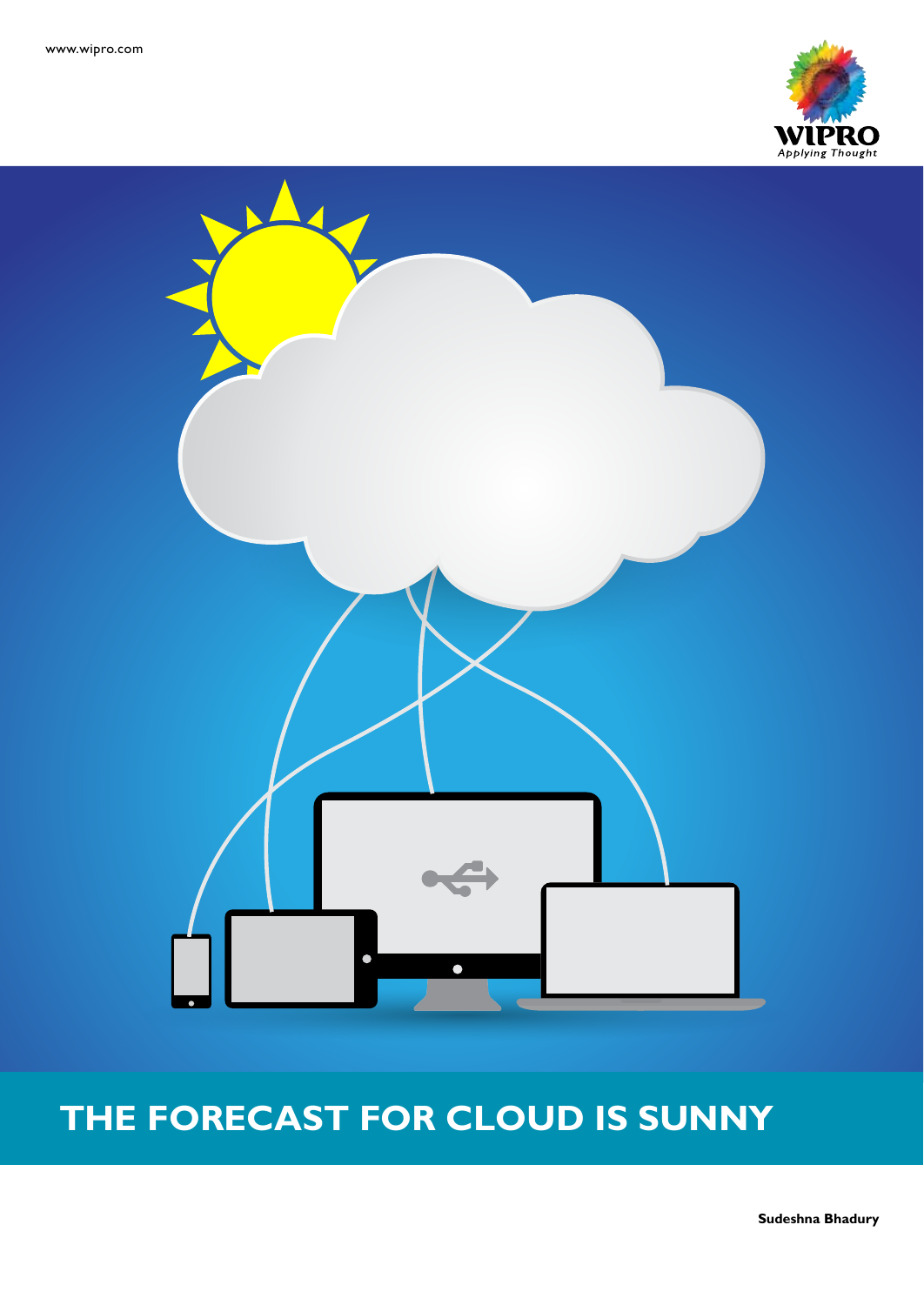# **Table of Contents**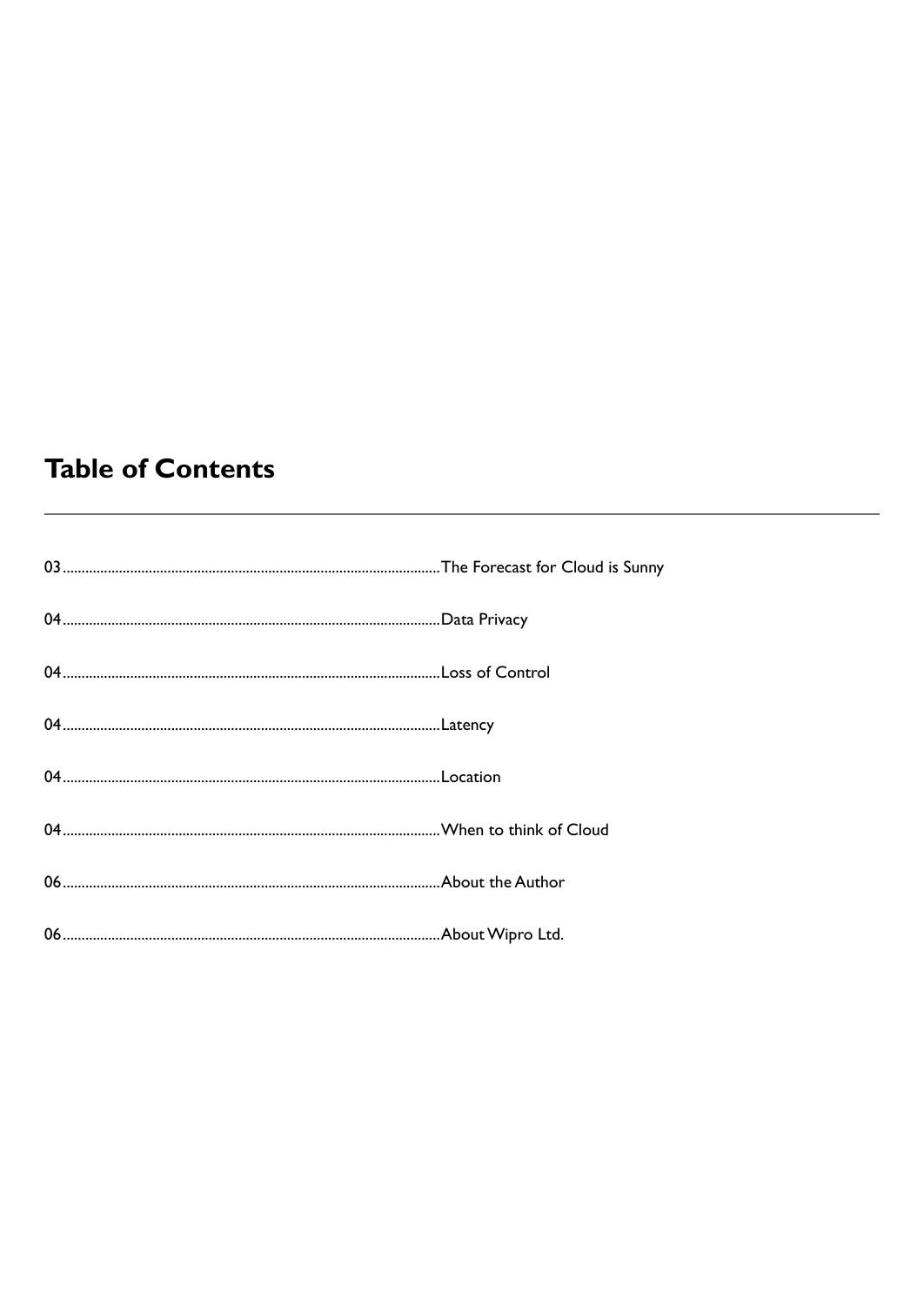# **The Forecast for Cloud is Sunny**

When you begin to see advertising for a technology everywhere, you know it is mainstreaming. Today, you can find ads for Cloud computing at technology shows and events, at the major airports of the world, in subway stations and on expressways. Businesses are using Cloud infrastructure and traditional barriers in Cloud usage have come crashing down.

Cloud infrastructure is penetrating fast, and the forecast for the industry looks really sunny. In fact, industries known for stricter regulations on data confidentiality have embraced Cloud for a variety of processes. These include Health and Life Sciences (HLS) and Banking, Financial Services and Insurance (BFSI). Also, what hasn't received wide press coverage is the fact that even Government agencies – who presumably want to keep their information away from public gaze – have moved to Cloud.

Cloud providers are making it easy for businesses of every size to leverage Cloud infrastructure. Some providers let businesses use their Cloud data warehouse for as little as 25 cents an hour, going up

to US\$1,000 per terabyte per year, helping businesses reduce costs and work without having to build expensive internal IT skills or foot exorbitant AMC bills. Modern businesses, low on asset acquisition, go to Cloud providers, spin out a cluster of servers within minutes, use it, shut it, pay for it and forget it. This means Cloud infra can be conveniently used when businesses expect spikes in usage (festival time, periods of peak collaboration over projects or product releases, short-term requirement to analyze massive quantities of data, annual tax filing, etc.)

Clearly, the misconceptions around Cloud are starting to wear away. Some years ago, the very mention of Cloud computing conjured images of security and privacy breaches, loss of control over data, latency and governances / regulatory challenges related to the location of the Cloud infra and the data.

3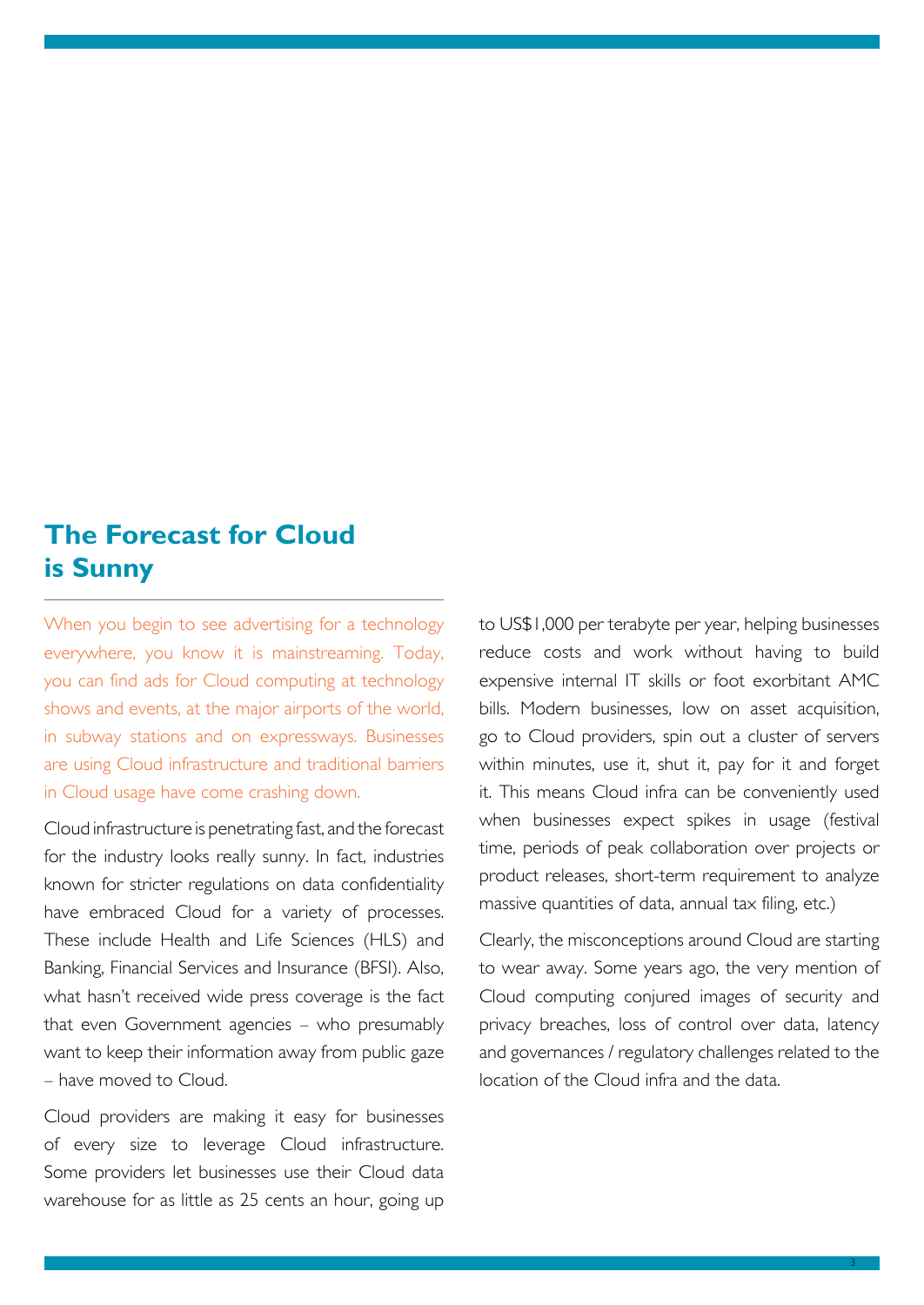#### **Data Security**

Looked at logically, it can be assumed that vendors of Cloud technology are among the very best in the security business. All big to mid-sized vendors have highly skilled and dedicated teams working around data security. These vendors manage thousands of servers and data security is the very core of their business.

Of the more famous and recent data security breaches (barring one), all of the cases are involved on premise enterprise systems.

#### **Data Privacy**

A typical Cloud infrastructure delivers cost effectiveness from the fact that different businesses share the same infrastructure. Steps are taken by vendors to ensure data privacy is intact in a multi-tenant model. Authorization access is set and controlled for each user within the virtual server environment.

However, there are industries with special needs such as the HLS industry that mandates HIPAA (Health Insurance Portability and Accountability Act) compliant infrastructure to ensure confidentiality and security of healthcare information. There are a number of HIPAA compliant vendors that these industries can leverage, putting to rest their anxieties around data privacy.

### **Loss of Control**

IT teams are often heard complaining that Cloud services imply loss of control over hardware. But Cloud essentially means a fully managed service – and in such a service you do hand over management to the vendor.

The truth is that a managed cloud data warehouse service releases precious IT resources from the mundane task of provisioning and maintaining hardware and instead allows them to spend more time with business users and focus more on understanding the business requirements, designing of systems and their ability to address business concerns.

#### **Latency**

Cloud technology has made considerable progress in the last two to three years. Thanks to Massively Parallel Processing Technology (MPP), Cloud infrastructure can crunch petabytes of data in seconds. The response times of Cloud systems have been brought down to microseconds, which cover most enterprise requirements.

However, there are businesses that require nanosecond responses. These would include organizations such as stock exchanges. In these cases, it is recommended that servers be located close to the business location (or on premise).

#### **Location**

The geographical location of Cloud infrastructure does have an impact on some businesses. Regulatory and legal norms of certain countries may dictate that data not be sent or stored outside the physical boundaries of the nation. This could have special implications especially on certain types of hybrid cloud environments.

Enterprises should simply look for a Cloud provider with a global footprint so that legal and compliance issues related to geography don't place limitations on infrastructure decisions.

### **When to think of Cloud**

Thanks to the Internet of Things (IoT), data storage and data management, analytical needs of enterprises are bound to grow – often unpredictably. When data volumes grow, the most natural tendency is to enhance current Data Warehouses. However, this

4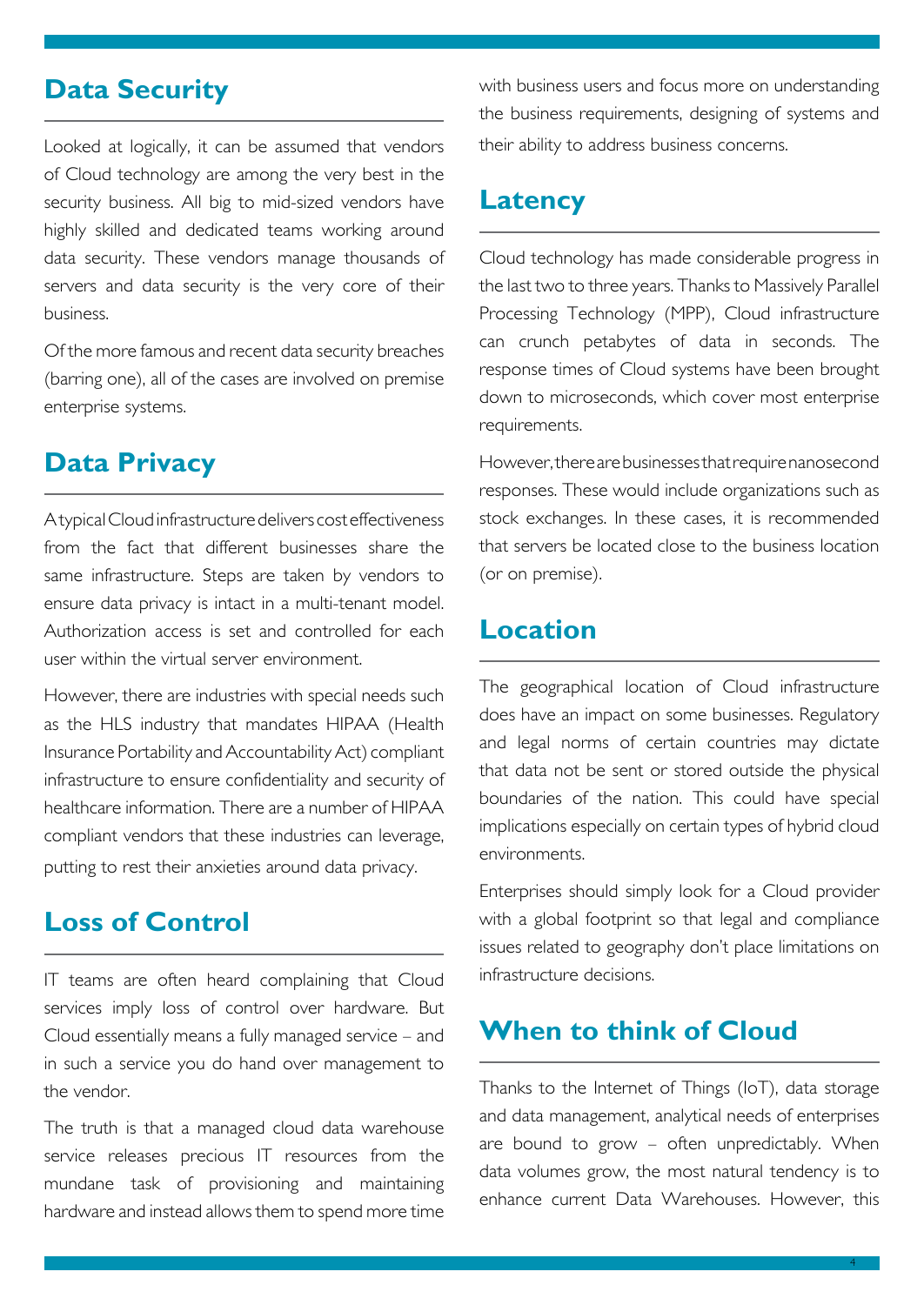may also be the right time to stop a moment and consider migrating to Cloud (for more Cloud adoption triggers, see Table1: On Cloud vs. On Premise)





Think of the days without email and mobile phones. Businesses managed to function without these tools. But technology is improving our connections with customers and partners. Those who adopted the new tools found themselves becoming more agile and flexible. It is the same with Cloud Data Warehouses. Some businesses have not adapted to the cloud yet, but it is only a matter of time before everyone begins to use it to gain agility and flexibility.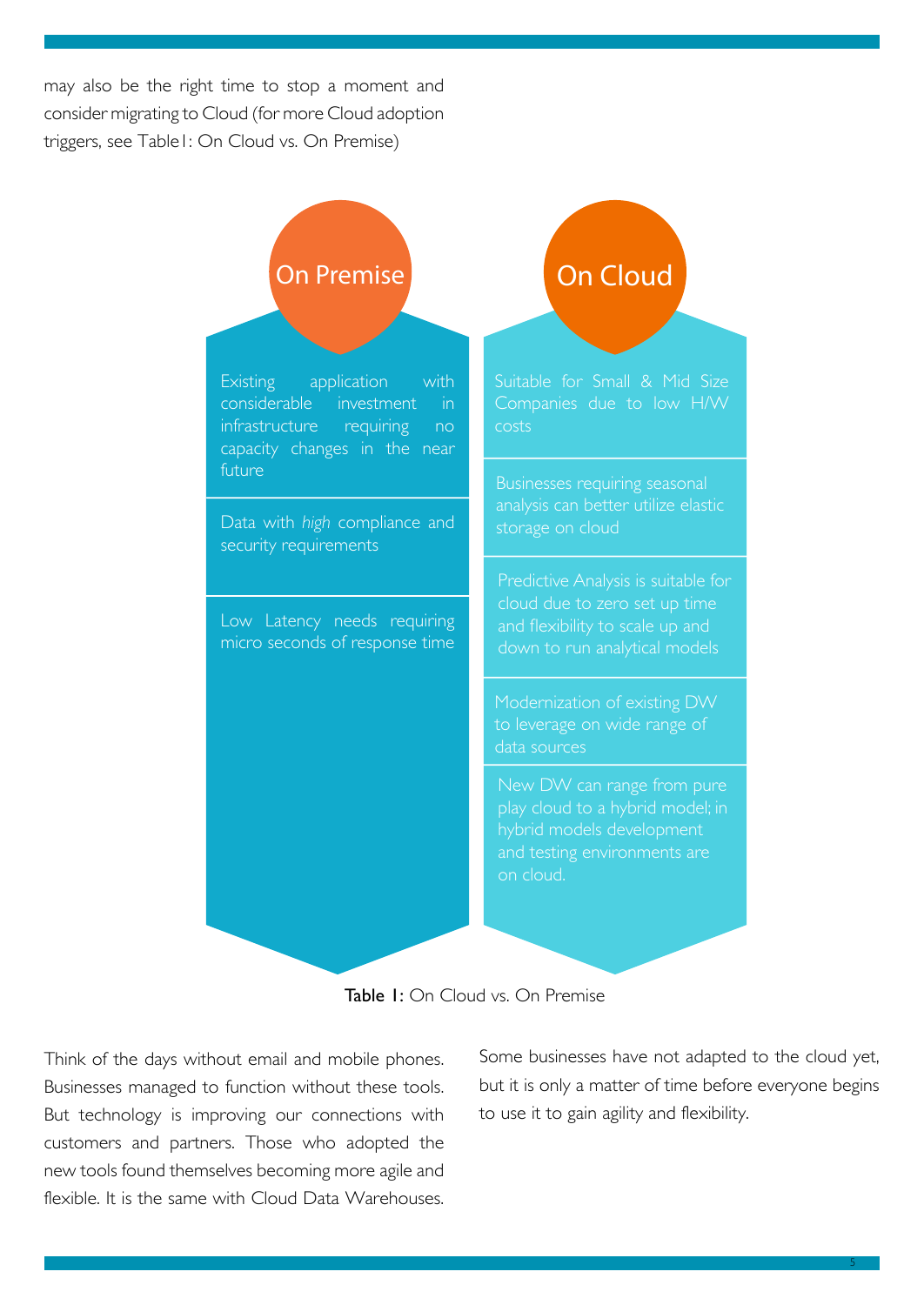# **About the Author**

**Sudeshna Bhadury** is a Senior Manager for Data Warehousing & Appliance Practice at Wipro Analytics. Sudeshna has more than 17 years of experience across various industries, of which 15 years of experience is in Data Warehousing, BI and Analytics. She possesses a wide range of experience across Data Modeling/Data Warehouse Design, Delivery, Presales and Practice Management. Sudeshna is currently responsible for building capability on Data Warehouse on Cloud.

# **About Wipro Ltd.**

Wipro Ltd. (NYSE:WIT) is a leading Information Technology, Consulting and Business Process Services company that delivers solutions to enable its clients do business better. Wipro delivers winning business outcomes through its deep industry experience and a 360 degree view of "Business through Technology" - helping clients create successful and adaptive businesses. A company recognized globally for its comprehensive portfolio of services, a practitioner's approach to delivering innovation, and an organization wide commitment to sustainability, Wipro has a workforce of over 150,000, serving clients in 175+ cities across 6 continents.

For more information, please visit www.wipro.com